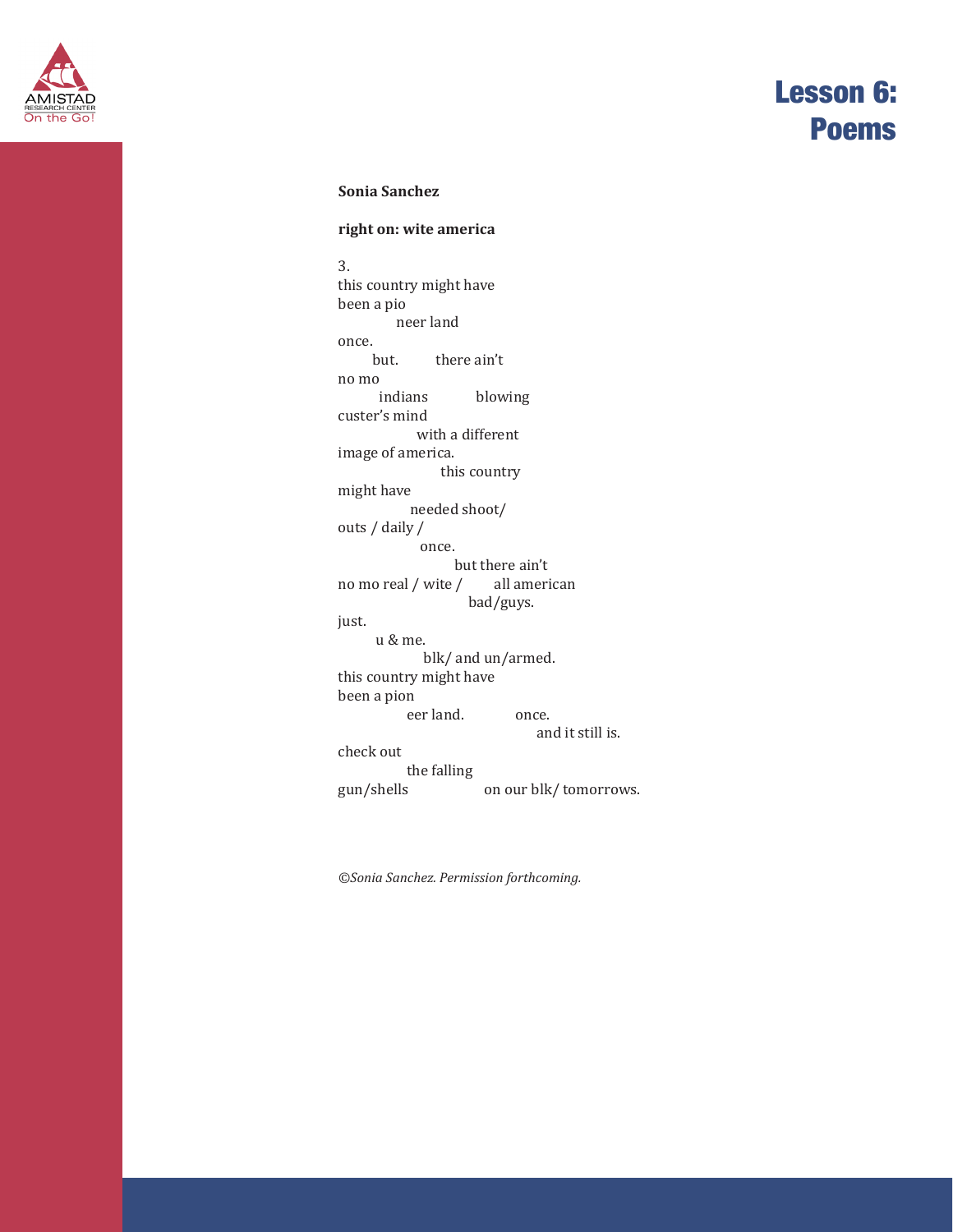

### **Sonia Sanchez**

### **Words for our children (from their many parents)**

we are the screeeeeamers/ seaaaarcherrrs/ weepeeers of the past. we are the teacherrrrs/ plaaanners/ pareeents of a promised/ to/mor/row. for we have lived / washed in Amurica's long<br>rains and been drownnned for we have Malcolmmmmmm's blood/ letten/ words and been born a gine. so our spears will be u/ our / warrior / sons and our dance will be u/ young/sistuhs, mooooving walkinnnng. song. we who have screammmed now tune our sooouls with blk/ness and the cries of "to/morrow the/ home/ laaanNND!"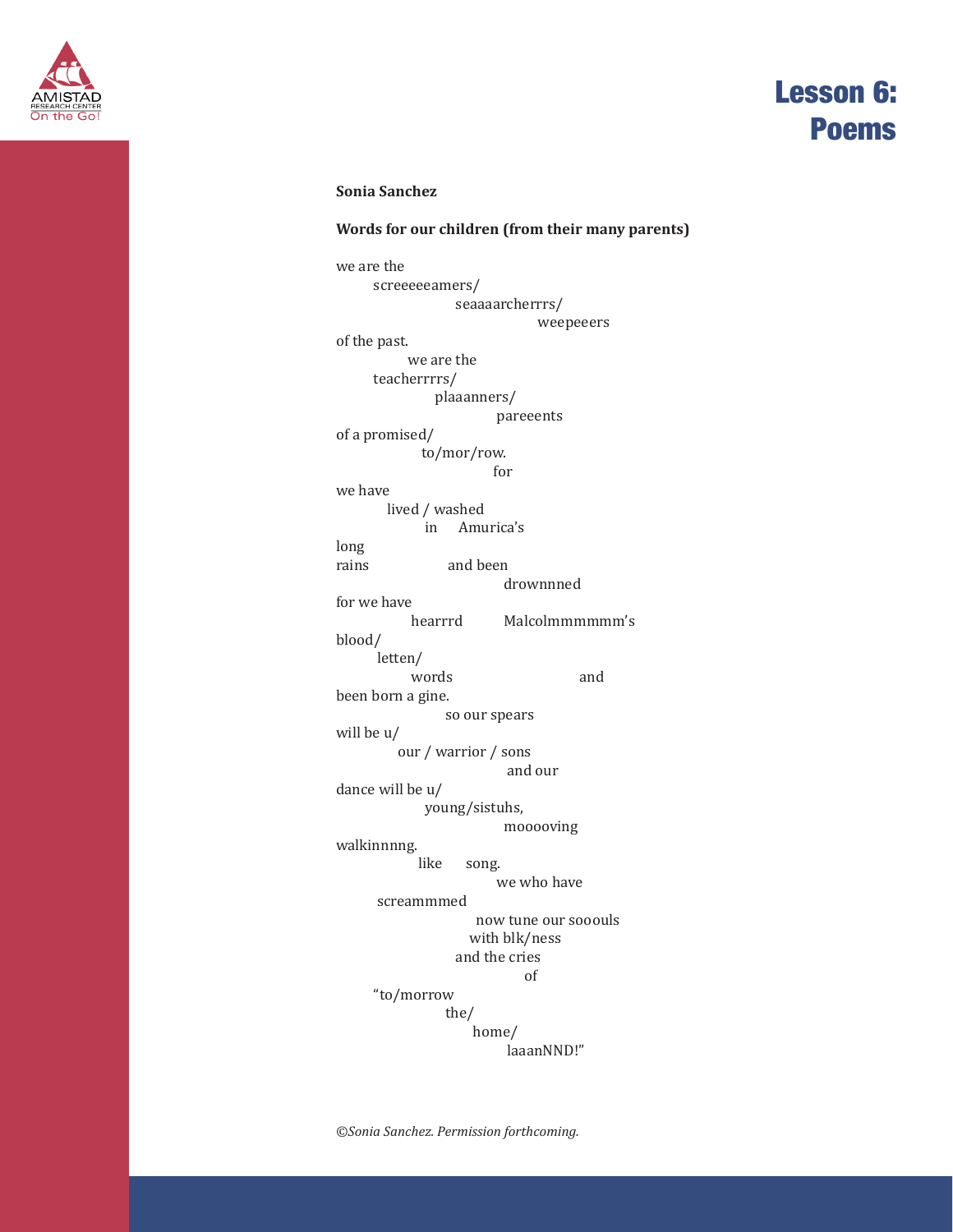

### **Sonia Sanchez**

### **Let us begin the real work (for Elijah Muhammad who has begun)**

let us begin the real work. now. let us take back our children from vista/ workers. ywca/s sunday/schools. boy/ girl/scouts of white/amurica. let us begin the work of centuries. untold. let us teach our children what is to be learnnnnned bout themselves.<br>us. let us. honestlee begin nation/hood builden. for our children. with our minds/hands/souls. with our blk/visions for blk/lives. let us begin the begin/en work now. while our children still remember us & looooove.

*©Sonia Sanchez. Permission forthcoming.*